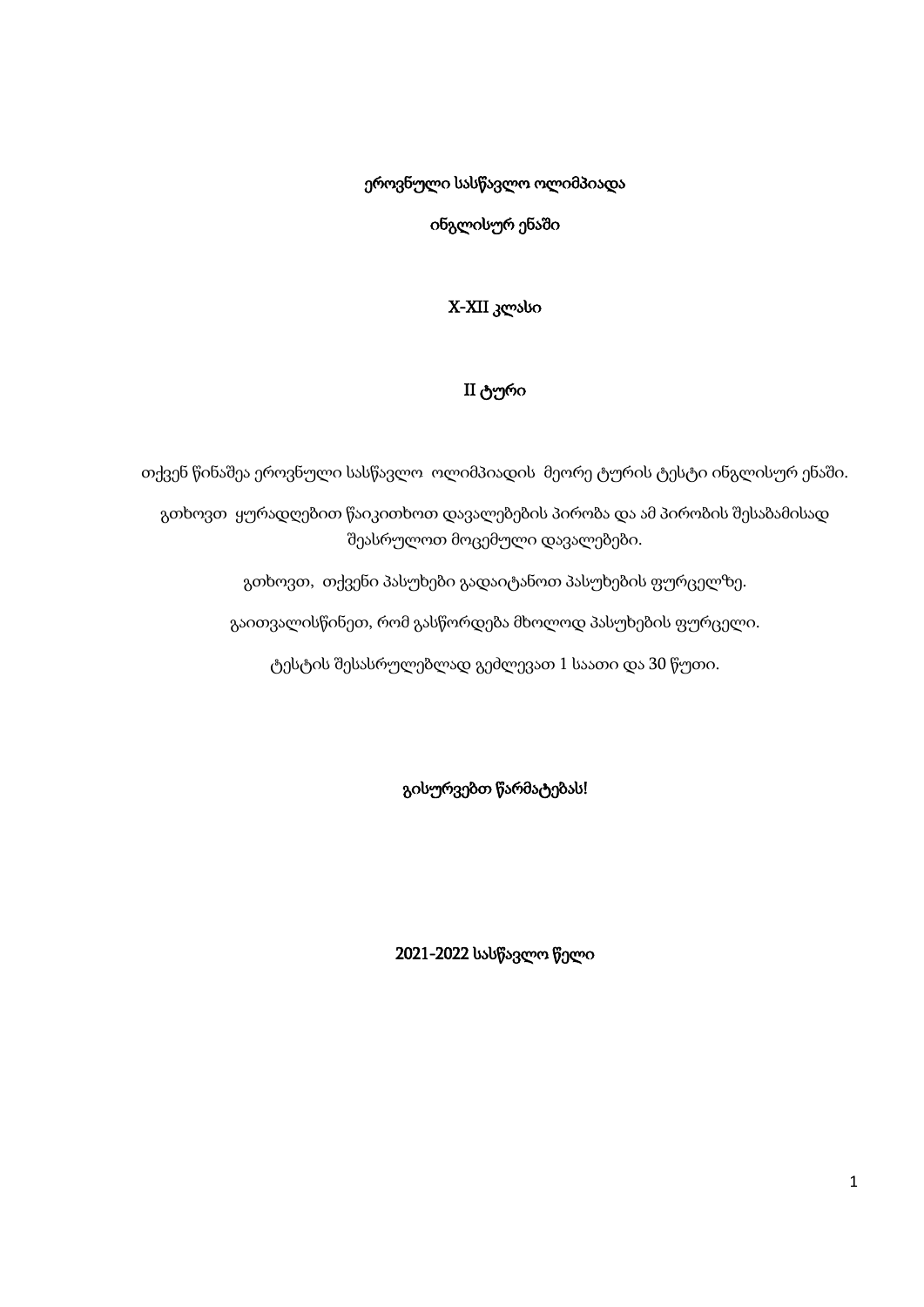#### **TASK 1 READING / VOCABULARY**

#### **Read the text and fill the gaps with the appropriate words. Insert only ONE word in each gap.**

#### **Importance of food**

Everybody has to eat and drink to live. Eating and drinking healthier makes a big difference ................ (1) your body. Food is for good health and finally for life itself. But have you ever asked yourself ……………. (2) your next meal is coming from, who's growing it, and whether it's actually good for you? In any …………... (3), for a great many people food isn't simply an issue of staying alive. Sharing food brings friends, family and colleagues closer. One way or ……………. (4), food is an important part ……………. (5) our lifestyle. Food contains chemical compounds called nutrients. Nutrients are used by the body to function properly and maintain health. There are five groups of nutrients: proteins, fats, carbohydrates, vitamins and minerals. The body uses the nutrients to provide itself with energy. Water and dietary fibre are also important for the body. No one argues ……………. (6) water is essential for health, but what is dietary fibre? It is ……………... (7) mixture of materials found only in plants. Some types of fibres help food pass more quickly …………….. (8) the body. You need nutrients in the right amounts to grow and enjoy good health. The best way to balance your diet is to eat a wide ……………. (9) of foods. Most people in Western Europe have enough food to eat. Some people even eat too much. Others have 'unbalanced' diets, which often means too much fat and sugar or too little fresh fruit and vegetables. Many people under stress refuse to eat food. But it is interesting to note that food can remove stress. So, ……………. (10) you find someone having stress, ask him to eat enough food and you will see that he feels stress-free.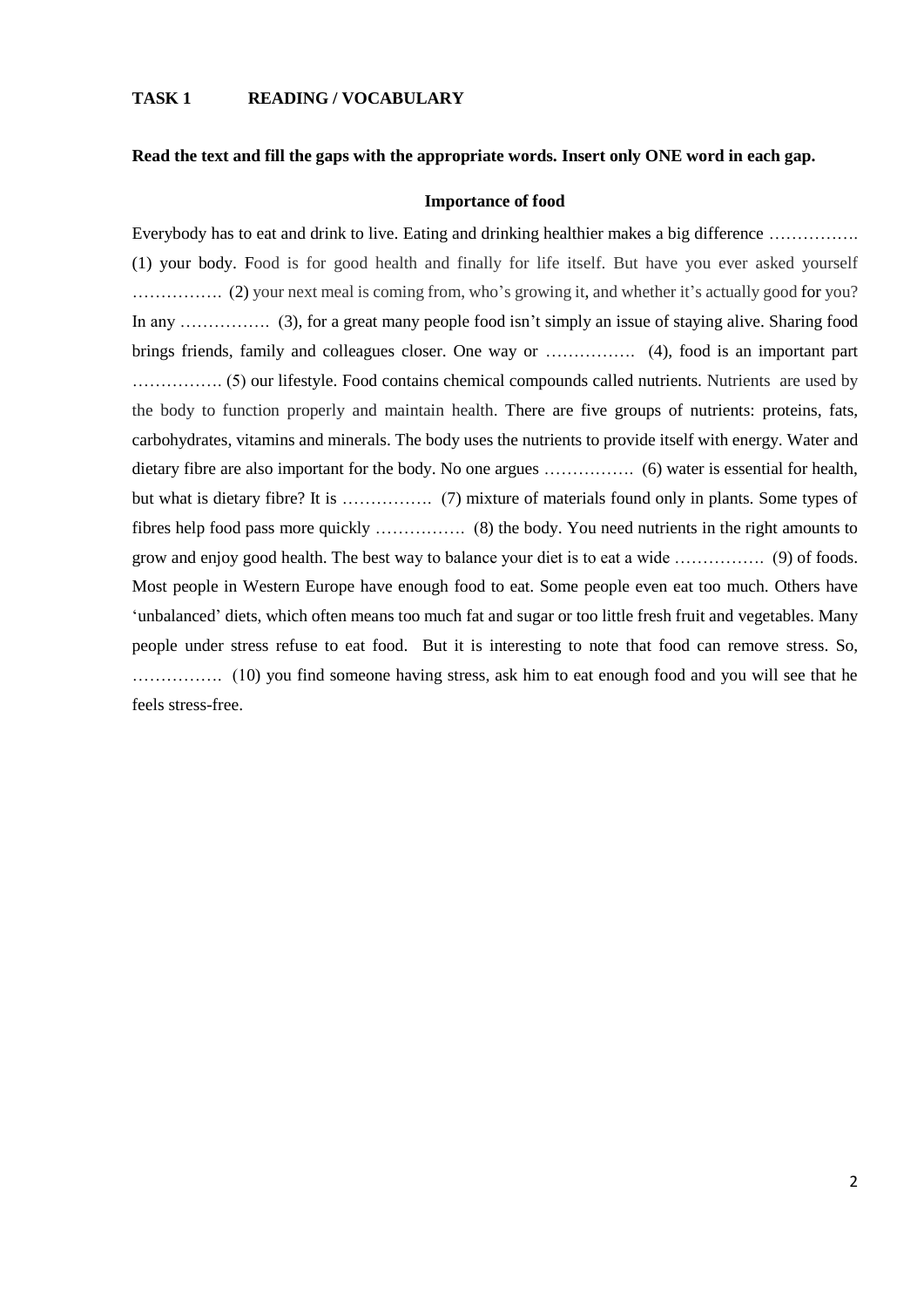### **TASK 2 READING**

**Read the text and fill the gaps (1-12) with the words given below. Use each word only once. Four words are extra.**

| average        | (A) | cultivated $(E)$ |     | long           | (1) | purposes $(M)$ |     |
|----------------|-----|------------------|-----|----------------|-----|----------------|-----|
| compared $(B)$ |     | deserts          | (F) | $majority$ (J) |     | settle         | (N) |
| consumes $(C)$ |     | everywhere $(G)$ |     | maturity $(K)$ |     | whole          | (O) |
| contains       | (D) | except           | (H) | paper          | (L) | world          | (P) |

#### **Some facts about rice**

Rice is the most widely consumed [food](https://en.wikipedia.org/wiki/Staple_food) for a large part of the world's human population, especially in Asia. The first rice was probably grown in East and South Asia as ….. (1) as 15,000 years ago, when people began to ….. (2) in river deltas where they found wild rice. Today, rice is grown practically ….. (3), except Antarctica! It is ….. (4) on flooded and on dry land, in the tropical rain forests of Africa and in the dry ….. (5) of the Middle East, on coastal plains and on the Himalayan mountains. In 2003, the ….. (6) produced about 589 million tons of unprocessed rice of which the vast ….. (7) - 534 million tons - was grown in Asia. It takes between 3 and 6 months for a rice plant to reach maturity, depending on variety and location. The amount of rice people eat varies. In Myanmar, people eat an ….. (8) of half a kilogram of rice every day. The average European ….. (9) much less, only about 3 kg per year. Rice is the national dish in three of the world's biggest countries: China, India and Indonesia. Apart from eating, rice is used for many ….. (10). It is used for making straw and rope, paper, wine, crackers, milk, beer, cosmetics, packing material and even toothpaste. Brown rice is unpolished whole grain rice. Brown rice ….. (11) to white rice is more nutritious\* because it ..... (12) bran\*, which is a source of fibre, oils, B vitamins and important minerals, which are all good for you.

\* nutritious - ნოყიერი

**\*** bran -ქატო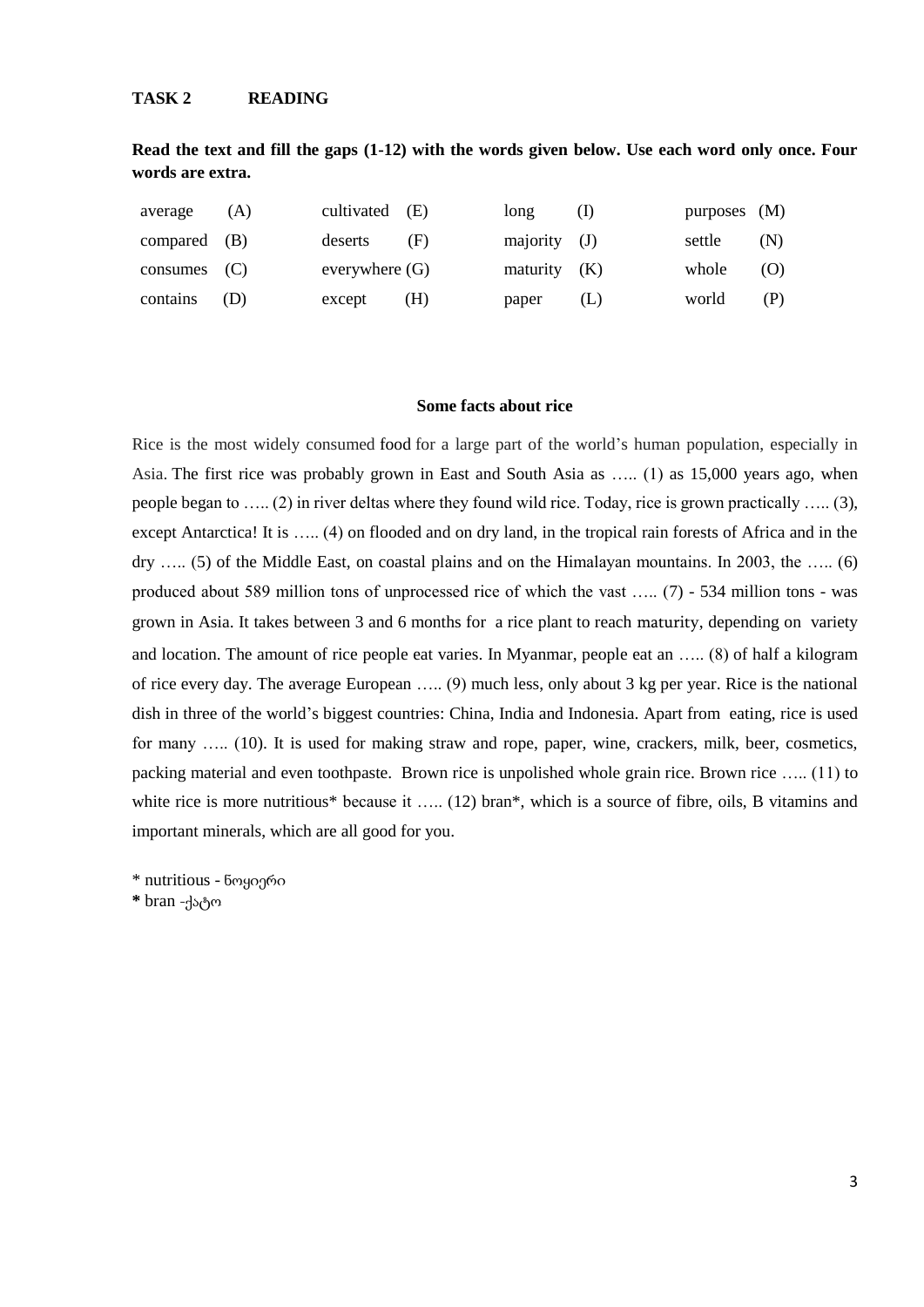### **TASK 3 READING**

### **Read the paragraphs from A to F. Then put them into the correct order. Mark your answers on the answer sheet.**

#### **Grace Kelly**

**A**. Grace Kelly's collaboration with legendary filmmaker Alfred Hitchcock started in 1953. Kelly appeared in three of Hitchcock's most beloved films: *Dial M for Murder, Rear Window*, and *To Catch a Thief*. Hitchcock became Kelly's mentor and, in turn, she became his muse, in addition to starring in Hitchcock's films. 'It was thanks to Alfred Hitchcock that I understood that murder scenes should be shot like love scenes and love scenes like murder scenes,' Kelly once said.

**B.** A famous Hollywood actress of the 1950s, Grace Kelly, came from a quite well-off family. Kelly's father, John Brendan Kelly, was a three-time Olympic gold medalist who competed with the United States rowing team. He also owned a successful brick business, which made him into a self-made millionaire. Kelly's mother, Katherine Majer, was also a successful athlete. While Kelly was born into a life of privilege, it wasn't necessarily a happy life. She was one of four children, and her father reportedly favoured her older sister, Peggy. In addition, their mother believed in corporal punishment. Kelly's upbringing would later affect her own parenting.

**C.** After Grace Kelly married Prince Rainier in 1956, she left acting behind. Her husband went so far as to have all of the films she had made banned in the country. It's widely believed that it was Prince Rainier who made his wife stop acting, as Kelly had no plans of retiring at the time of their engagement. Just a few months before Kelly's wedding, the actress told one of the reporters that she planned to continue acting after her wedding. A few days later, however, Prince Rainier was quoted in the Los Angeles Times claiming that he and Kelly agreed that she would retire. 'I don't want my wife to work,' he said, adding that the couple were happy with their decision.

**D.** Kelly was looking forward to marrying the prince since she had a string of bad relationships prior to meeting the royal. 'I had been through several unhappy romances,' she once said. 'Although I had become a star, I was feeling lost and confused. I didn't want to drift into my 30s without knowing where I was going in my personal life.' Some such heartbreaks included Clark Gable, who was 28 years older than her, and Ray Milland, her co-star in *Dial M for Murder.*

**E.** Grace Kelly had dreamed of starring on Broadway before turning to film. She had a few Broadway roles, notably in 1949, but she was far better suited to working on film. Kelly received favourable reviews and drew attention from television producers for her work on Broadway, but her voice apparently wasn't right for a career on the stage. While Kelly's high, melodic voice was graceful and elegant on film, it simply wasn't strong enough to carry across a theatre.

**F.** During her school years, Grace Kelly performed a lot acting in school and community plays in addition to studying ballet. She originally wanted to become a professional ballerina but at one metre and sixtyseven centimetres, she was considered too tall. As a result, Kelly turned her sights to acting. As her parents disapproved of her acting career, she had to depend entirely on herself. Eventually Kelly disobeyed her parents and enrolled in the American Academy of Dramatic Arts. She worked her way through school as a commercial model, making 400 dollars per week and appearing in a variety of ads.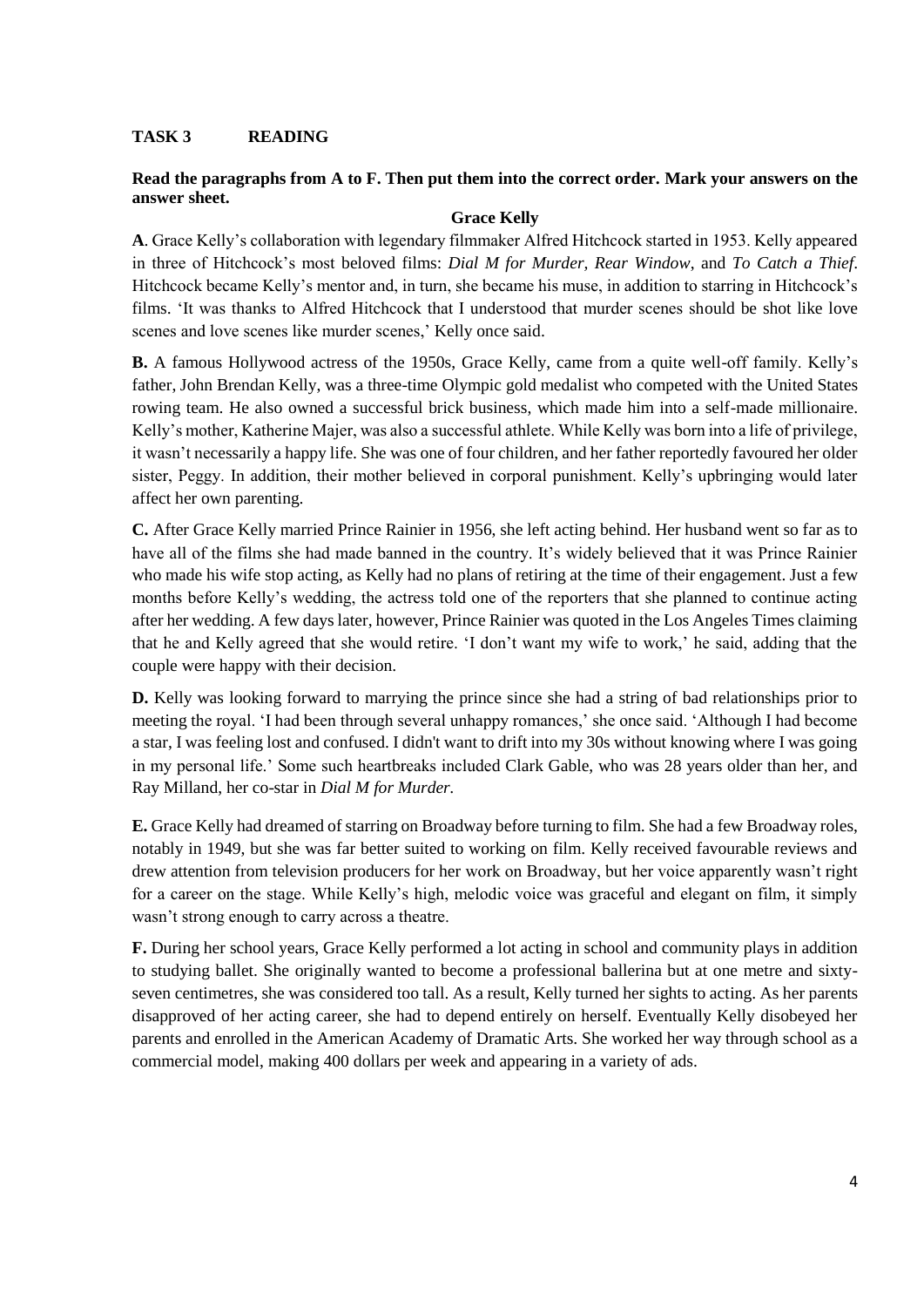# **TASK 4**

# **Read the dialogue and fill in the spaces (1-6) with the sentences given (A-I). There are three extra sentences.**

- Good evening, Merab. How are you?
- Fine, thanks. ……. (1)
- I'm fine too. But you look disturbed. Anything wrong?
- ……. (2)
- What's about your cousin? Hope he is all right.
- Well, he has become addicted to Facebook recently.
- Oh, very sad! ……. (3) A lot of youngsters have fallen victim to it.
- ....... (4) Can you explain bad effects of using Facebook?
- Sure. Surfing Facebook is the reason of abnormal symptoms among many teenagers such as depression, aggression and anxiety. Those suffering from social anxiety tend to immerse themselves in front of Facebook.
- You are so right!
- ……. (5) Facebook also has its positive sides.
- If you don't mind, can you describe the positive sides of Facebook?
- ....... (6) Facebook is a great way to keep in touch with your family and friends that live far away. Facebook also makes meeting new people extremely easy.
- So, we should use Facebook in a right way and avoid overusing it.
- Exactly! I have to go now. See you again.
- Thanks a lot for your kind information. Good night.
- A. However, it's not all so bad.
- B. What about you, Sergo?
- C. Take care.
- D. Exactly!
- E. But he isn't alone.
- F. Yeah, it's my cousin, Temo.
- G. Sounds boring!
- H. Why not!
- I. Have a great time!